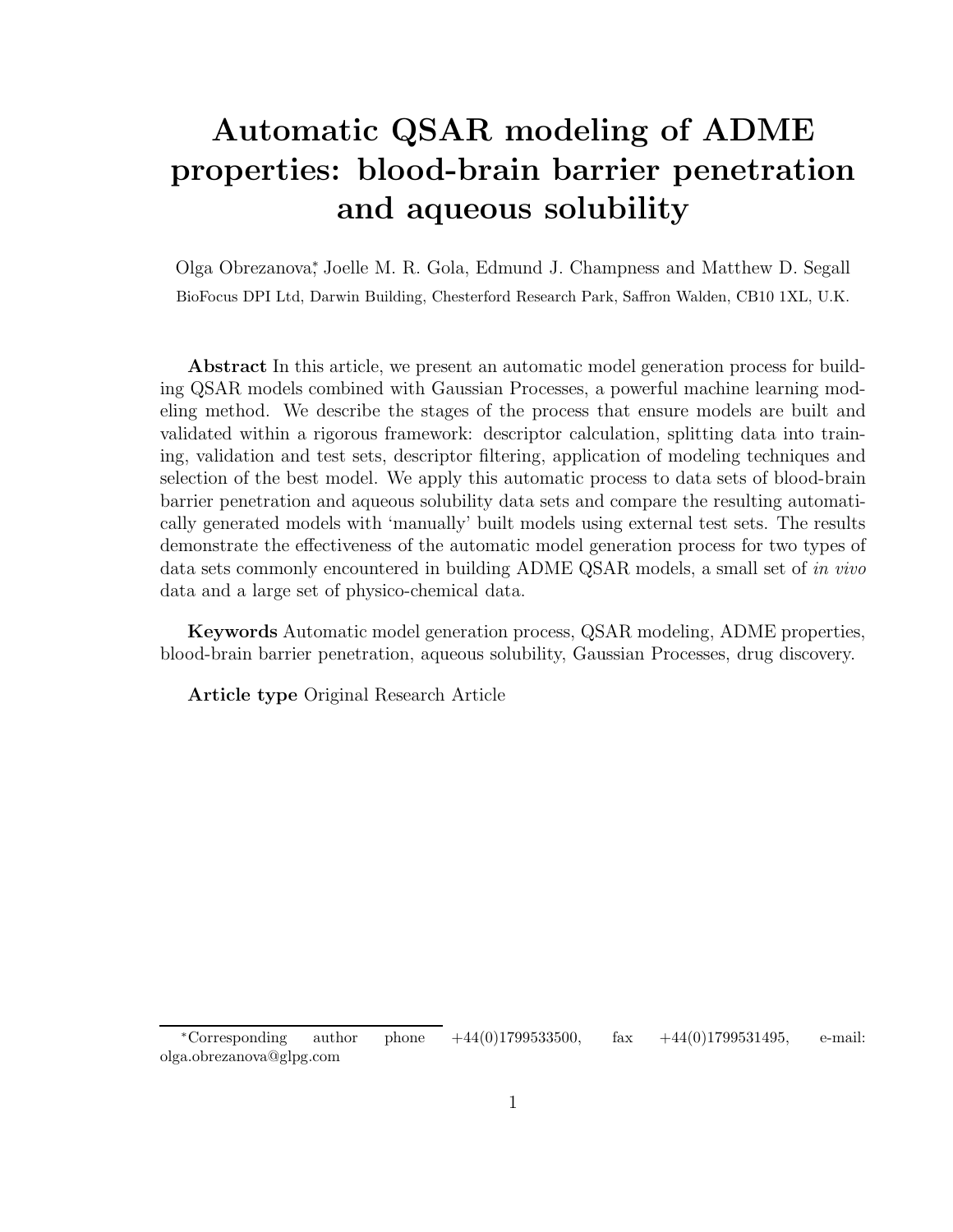# 1 Introduction

The demand for fast model (re)building whenever data becomes available has given rise to a trend to develop computational algorithms for automatic model generation [1, 2]. Automatic modeling processes allow computational scientists to explore large numbers of modeling approaches very efficiently and make QSAR/QSPR model building accessible to non-experts. Automatic model generation requires unsupervised computational techniques which do not require any input from a user, are able to deal with a large number of descriptors and are not prone to overtraining. In recent years, a variety of such modern modeling techniques have been applied to QSAR modeling; some examples include Bayesian Neural Networks [3], Associative Neural Networks [4] and Gaussian Processes [5, 6, 7].

In our previous work [6] we developed new techniques for implementing the Gaussian Processes method and compared their performance with other modeling techniques. The Gaussian Processes method is highly appropriate for automatic model generation: it does not require subjective determination of model parameters, is able to handle a large pool of descriptors and select the important ones, it is inherently resistant to overtraining and offers a way of estimating uncertainty in predictions. It is a powerful, robust method capable of modeling non-linear relationships.

In this article, we present an automatic model generation process at the core of which is the Gaussian Processes modeling technique. The process manages each of the steps necessary to ensure that models are built and evaluated consistently within a rigorous framework. In a truly automatic process, the user is only required to provide the minimum necessary initial information; a set of molecules and a set of associated property values to be modeled. From this starting point, the process applies a number of different mathematical techniques to generate a series of models before selecting the best one.

To demonstrate the applicability of the automatic model generation process described, we present results comparing two models built 'automatically' with two equivalent models developed 'manually' by computational chemists. The first model is of blood-brain barrier penetration and the second is of aqueous solubility. The 'manual' and 'automatic' models are then tested on new external data. We selected these properties as they represent two commonly encountered types of data sets when building ADME QSAR models. Namely, a small set of in vivo data and a large set of physico-chemical data.

We will present the stages of the automatic model generation process in Section 2. A description of the original 'manual' models, the data sets used and the external data sets is given in Section 3. In Section 4 we will present results of the application of the process to model building and compare the resulting models with the 'manual' models. We will also demonstrate how a model for blood-brain barrier penetration can be rebuilt by including new data points.

# 2 Automatic model generation process

In this section we describe an automatic model generation process which can be subdivided into following stages: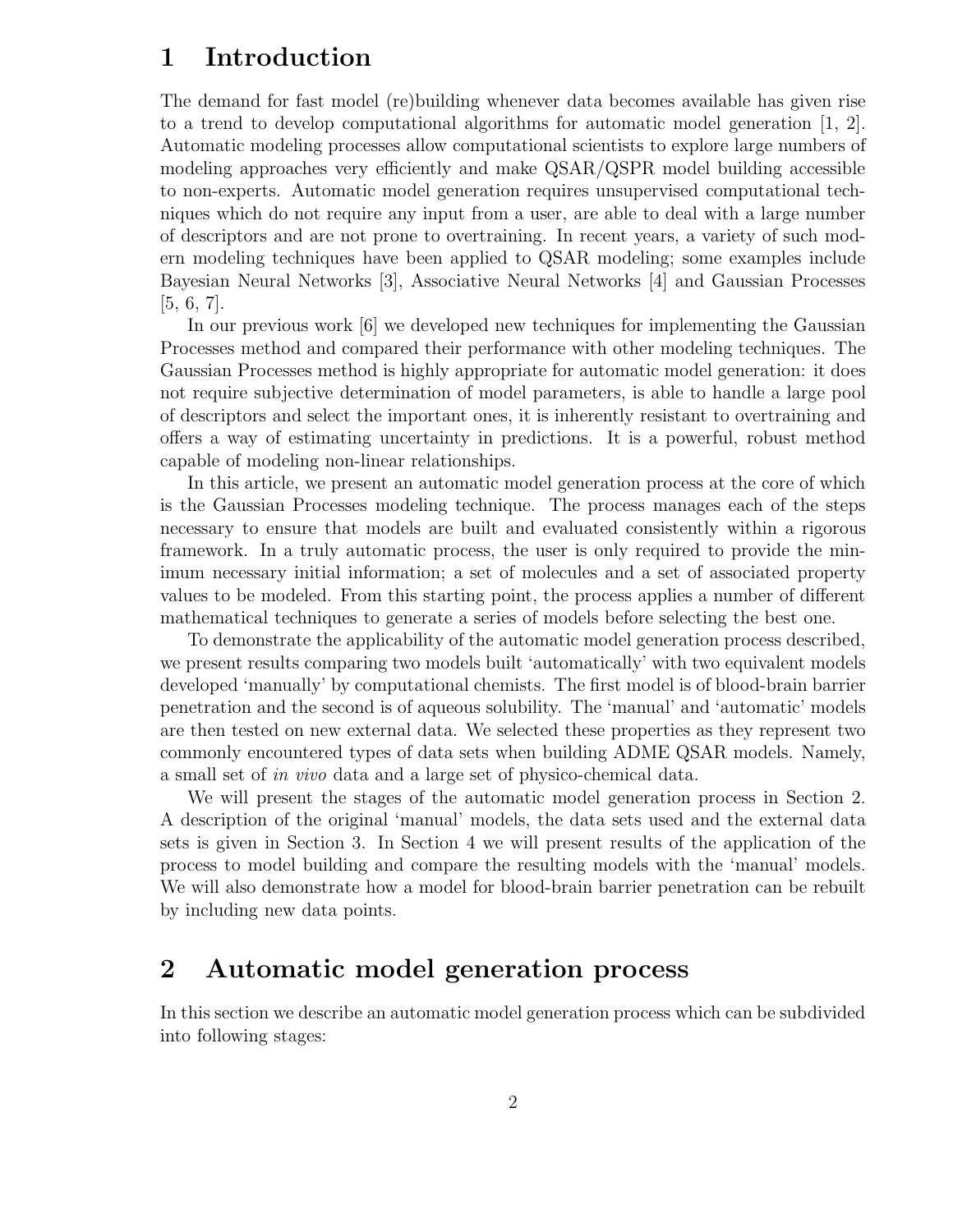- Descriptor calculation
- Data set splitting
- Descriptor pre-filtering
- Application of modeling techniques
- Selection of the best model

#### 2.1 Descriptor calculation

Within our automatic model generation process we use 330 in-house molecular descriptors. These comprise a total of 321 two-dimensional SMARTS [8] based descriptors and 9 whole molecule properties including logP, molecular weight, topological polar surface area [9] and the McGowan's Volume [10]. The SMARTS based descriptors are counts of atom types (e.g. fluorine atoms) and counts of functional groups (e.g. ketone).

We have chosen SMARTS based descriptors because they have worked well when modeling a number of QSAR and ADME data sets.

#### 2.2 Data set splitting

In order to rigorously select the best model and assess its predictive power, the initial data set is split into three subsets, known hereafter as the training, validation and test sets. The training set is used to fit several models to the observed data and the validation set is used to select the best model from among all of the models built. The test set is completely independent and is used to assess the predictive power of the chosen model. Within our process we keep 70% of the compounds for the training set. The validation and test sets each contain 15% of initial data set.

The use of two independent sets to supervise model performance might seem to be wasteful when data are scarce, but in this way we can be confident that the test set is truly independent of both the model building and selection processes.

To split the initial data set into three subsets, we have used an approach based on cluster analysis. Compounds are clustered using an unsupervised non-hierarchical clustering algorithm developed by Butina [11]. The cluster analysis of the chemical structures is based on 2D path-based chemical fingerprints and the Tanimoto similarity index. The algorithm identifies dense clusters, where similarity within each cluster is controlled by a user-defined Tanimoto value. Compounds that do not belong to any cluster are referred to as singletons. Once the clusters are formed, the cluster centroids and singletons are put into the training set. Then the remaining compounds in each cluster are sorted by Y values (the modeled property) and divided into bins. Compounds from each bin are divided randomly between the training, validation and test sets to obtain the required proportions. The Tanimoto value used during clustering is 0.7.

A random split into three subsets would provide a more rigorous estimate of the predictive ability of a model. However, although it is likely to work well for large data sets, a random split is less likely to be suitable for modeling small data sets. In a random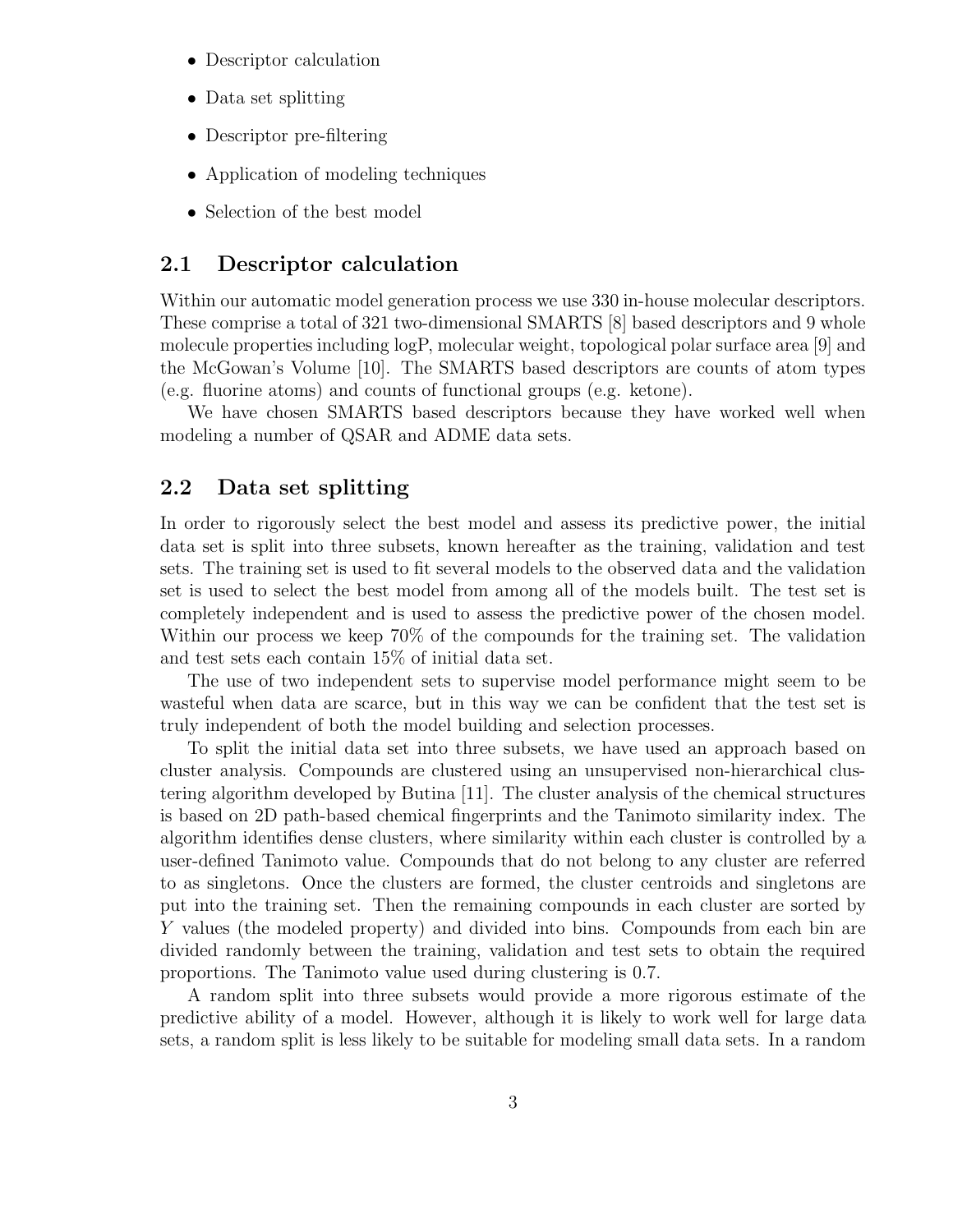split, the ranges of property values in the three subsets could be very different and some chemistry present in the original set might not be represented well in the training set. Our choice of technique for set split was defined by an attempt to make the training set chemically representative of the original set of compounds and to make the ranges of property values approximately equal for the three subsets.

### 2.3 Descriptor pre-filtering

The calculated descriptors are subjected to a commonly used descriptor selection step that removes descriptors with low variance and low occurrence [12]. Specifically, descriptors with a standard deviation less than 0.0005 and descriptors represented by less than 4% of the compounds in the training set are excluded from the three sets. Also, highly correlated descriptors are excluded (when the pairwise correlation exceeds 0.95 in the training set), such that just one of the pair remains.

## 2.4 Application of modeling techniques

We use the following techniques to build QSAR models within our automatic model generation process:

• Partial Least Squares (PLS).

This is a well-known robust technique for generation of linear models based on multiple descriptors [13]. To determine optimal number of PLS components we use a cross-validation technique.

• Gaussian Processes (GP).

This machine learning technique produces six models, each of which uses a variation of the non-linear modeling technique. Three of them are built on a full set of descriptors (GP-Fixed, GP-2D, GP-Nest) and the other three variations have a built-in descriptor selection algorithm (GP-FVS, GP-RFVS, GP-Opt). Details of these variations are provided below.

Gaussian Processes is a powerful machine learning method based on a Bayesian probabilistic approach. This technique has many advantages. First, it does not require any a-priori determination of model parameters, which makes it very suitable for an automatic process. It also works well for a large pool of correlated descriptors and is robust to overtraining. Furthermore, Gaussian Processes provides an estimate of uncertainty together with each prediction. Despite these strengths there have been only a small number of published examples of its application to QSAR and ADME modeling [5, 6, 7, 14, 15, 16].

We have described the concept of the Gaussian Processes method for regression problems and provided details of our implementation in a previous publication [6]. Additionally, an in depth description of Gaussian Processes theory can be found in books by MacKay [17] and by Rasmussen and Williams [18]. However, below we summarize the basic concepts underlying this technique.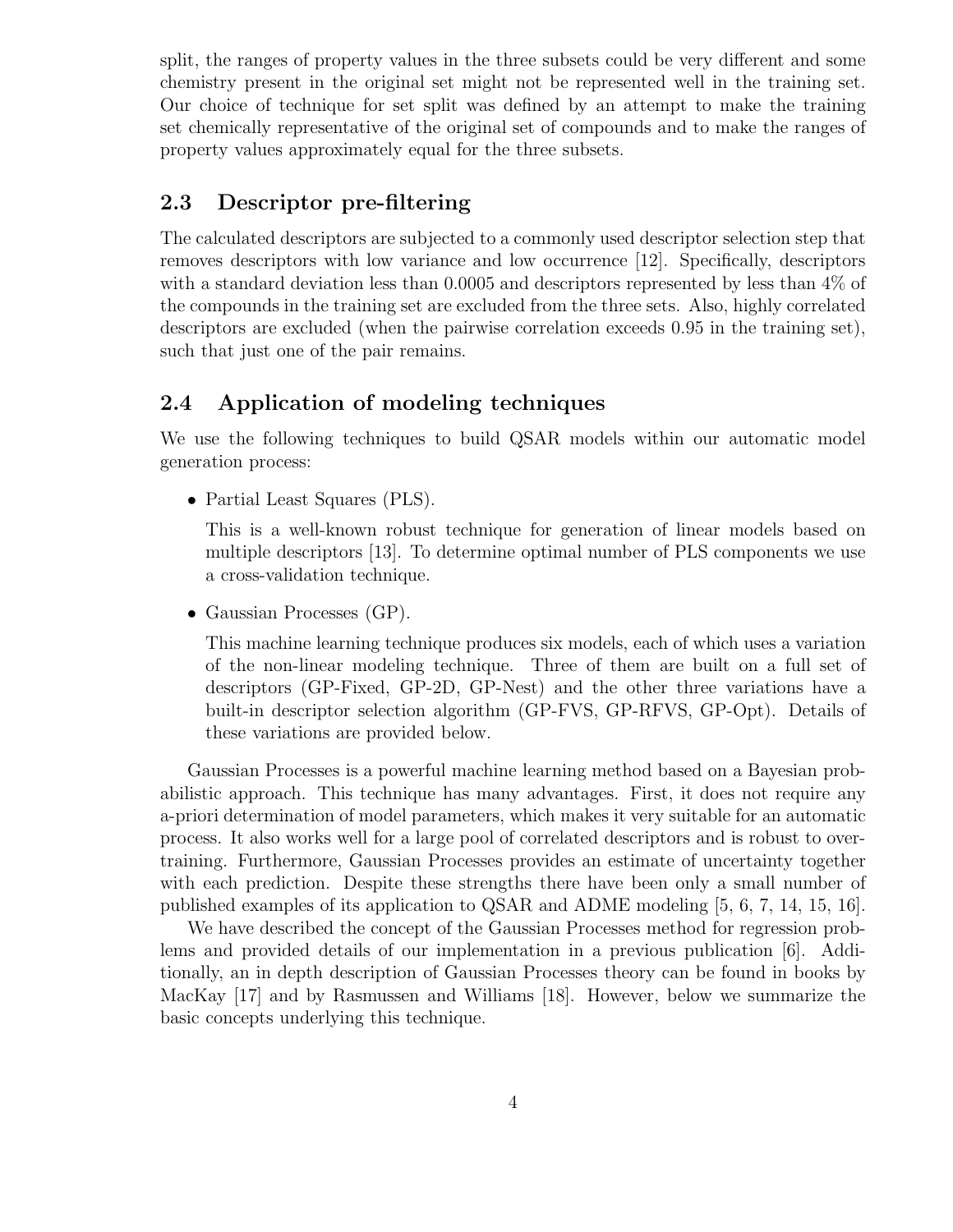#### 2.4.1 Gaussian Processes

The Gaussian Processes method proceeds by Bayesian inference directly in the space of functions and can be best illustrated graphically.

Initially, assume a prior probability distribution over functions controlled by 'hyperparameters' of the Gaussian Process. Figure  $1(a)$  shows a number of sample functions drawn at random from the prior distribution specified by a particular Gaussian Process. Next we take into account available experimental data, observed property values. We consider only those functions from the prior which pass close to or exactly through the training points. The combination of the prior and the data leads to a posterior distribution over functions. Figure 1(b) shows a number of samples (as dashed lines) from the posterior distribution, i.e. functions that agree with the experimental observations. We can average over all functions in the posterior distribution and take the mean value as the prediction, shown by solid line in Figure 1(b). The regions between dotted lines denote twice the standard deviation at each input value and provide an estimate of the uncertainty for each prediction.

Choosing the prior distribution is important because it defines properties of functions considered for inference. These properties are controlled via the covariance function of the Gaussian Process, which ensures that the prediction function is smooth and matches the observed data as well as possible. We choose the Automatic Relevance Determination covariance function, the most common choice, (for details, see [6]) because it allows us to identify the most relevant descriptors for describing the property via 'length scale' hyperparameters (parameters of the covariance function are called hyperparameters in the Bayesian approach).

The problem of learning the Gaussian Process model is the problem of finding the hyperparameters. They define the properties of the prediction function and control a tradeoff between smoothness and fitting the data. The hyperparameters are learned from the data and finding the best values for hyperparameters corresponds to optimizing the marginal log-likelihood [6, 18].

Optimization of the hyperparameters in multidimensional space is commonly performed by conjugate gradient methods. However this has two associated problems; first, the method is computationally expensive and, second, it might converge on a local maximum of the marginal log-likelihood as opposed to the global maximum. We have developed new techniques for finding hyperparameters which overcome some of these problems. A detailed description of the techniques is given in reference [6] and here we list them in order of the increasing computational time they demand:

• Fixed hyperparameters (GP-Fixed).

All hyperparameters are set to fixed values which are proportional to the standard deviations of the observed property vector and descriptor columns. This is a very fast method and works well for large data sets.

• Two-dimensional search for parameters (GP-2D).

Most of the hyperparameters are set to fixed values, and a search is performed for two parameters. One of those is a hyperparameter controlling the noise level in the model.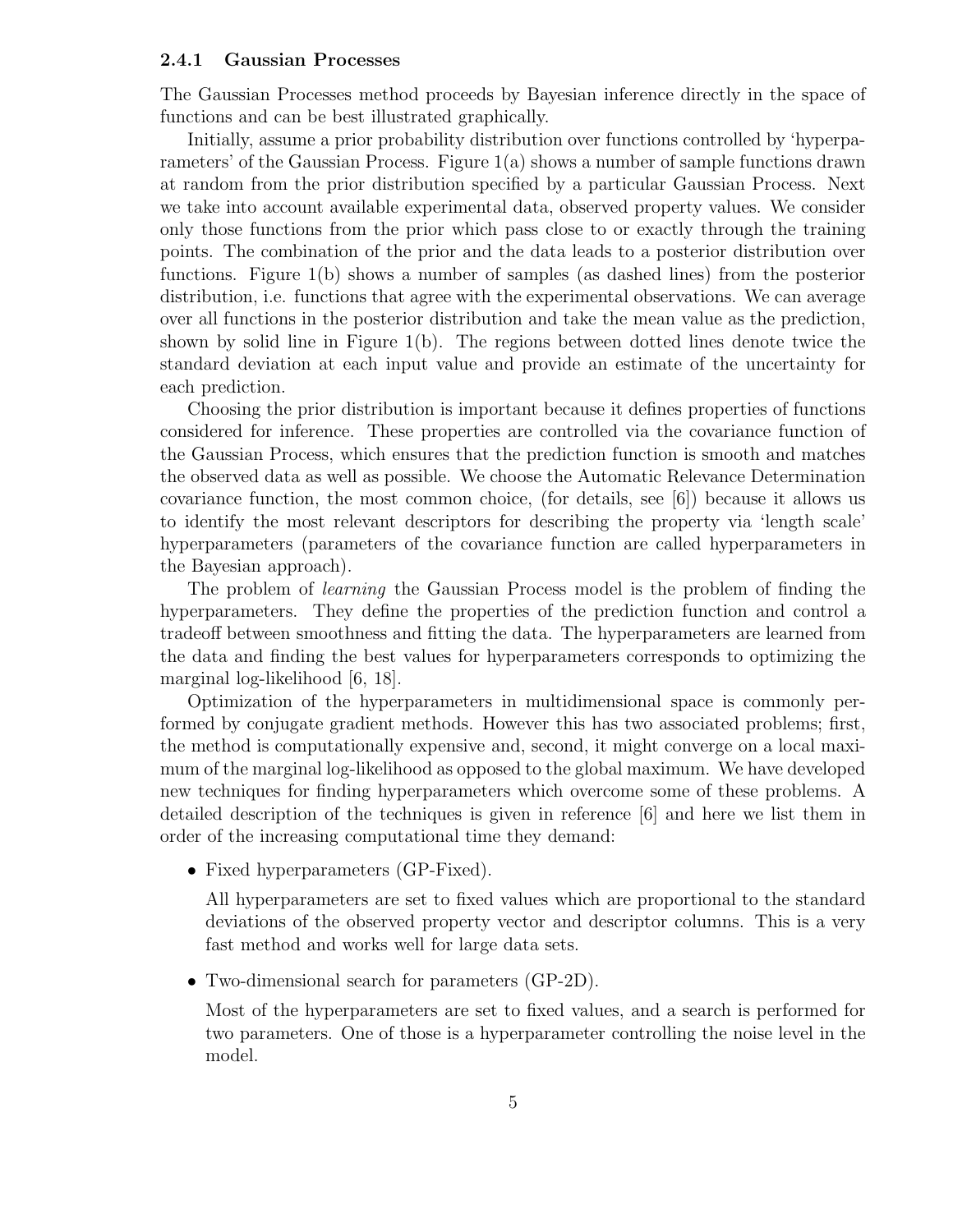• Forward variable selection procedure and rescaled procedure (GP-FVS and GP-RFVS).

By setting the length scales to fixed values, as in the previous two approaches, we lose the ability to identify the most relevant descriptors. This technique allows feature selection by employing a forward variable selection procedure starting from the hyperparameter values found by the GP-2D technique. The rescaled forward selection procedure involves updating the length scales depending on the number of descriptors used in the model.

• Optimization by conjugate gradients (GP-Opt).

This technique performs optimization of the marginal log-likelihood in the space of the length scale hyperparameters only, using values found by the GP-2D technique as an initial point. The optimized length scale hyperparameters are used to select the most relevant descriptors and the final model is built using this selection.

• Nested Sampling (GP-Nest).

This is the only technique that performs a search in the full hyperparameter space, exploring a wide prior space of hyperparameters. It does not get 'trapped' in local maxima of marginal log-likelihood. Nested sampling does not require any input from a user or any initial starting point; it offers complete automation of the learning process. If computational resources permit, this would be our technique of choice for finding hyperparameters. Although with this approach the models are built on a full set of descriptors, the length scale hyperparameters obtained can be used to identify and select the most important descriptors for describing the property.

#### 2.5 Selection of the best model

To evaluate model performance we use two statistical measures - the root mean square error (RMSE) and the coefficient of determination  $R^2$ :

$$
R^{2} = 1 - \frac{\sum_{i=1}^{N} (Y_{i}^{obs} - Y_{i}^{pred})^{2}}{\sum_{i=1}^{N} (Y_{i}^{obs} - \overline{Y_{i}^{obs}})^{2}},
$$

where N is the set size,  $Y_i^{obs}$  is the observed value for compound i and  $Y_i^{pred}$  $e_i^{prea}$  is the predicted value for compound i.

To choose the best out of all the available models we look at their performance on the validation set. Then the performance of the best model is assessed on the test set as a final test of the predictive ability of the model.

After the best model is selected we use the RMSE of the combined validation and test sets to obtain the RMSE of prediction.

In this paper we will also use the squared correlation coefficient as a statistic to evaluate performance of a model, although it is not used in the automatic model generation process. The squared correlation coefficient has often been used in QSAR modeling and it is defined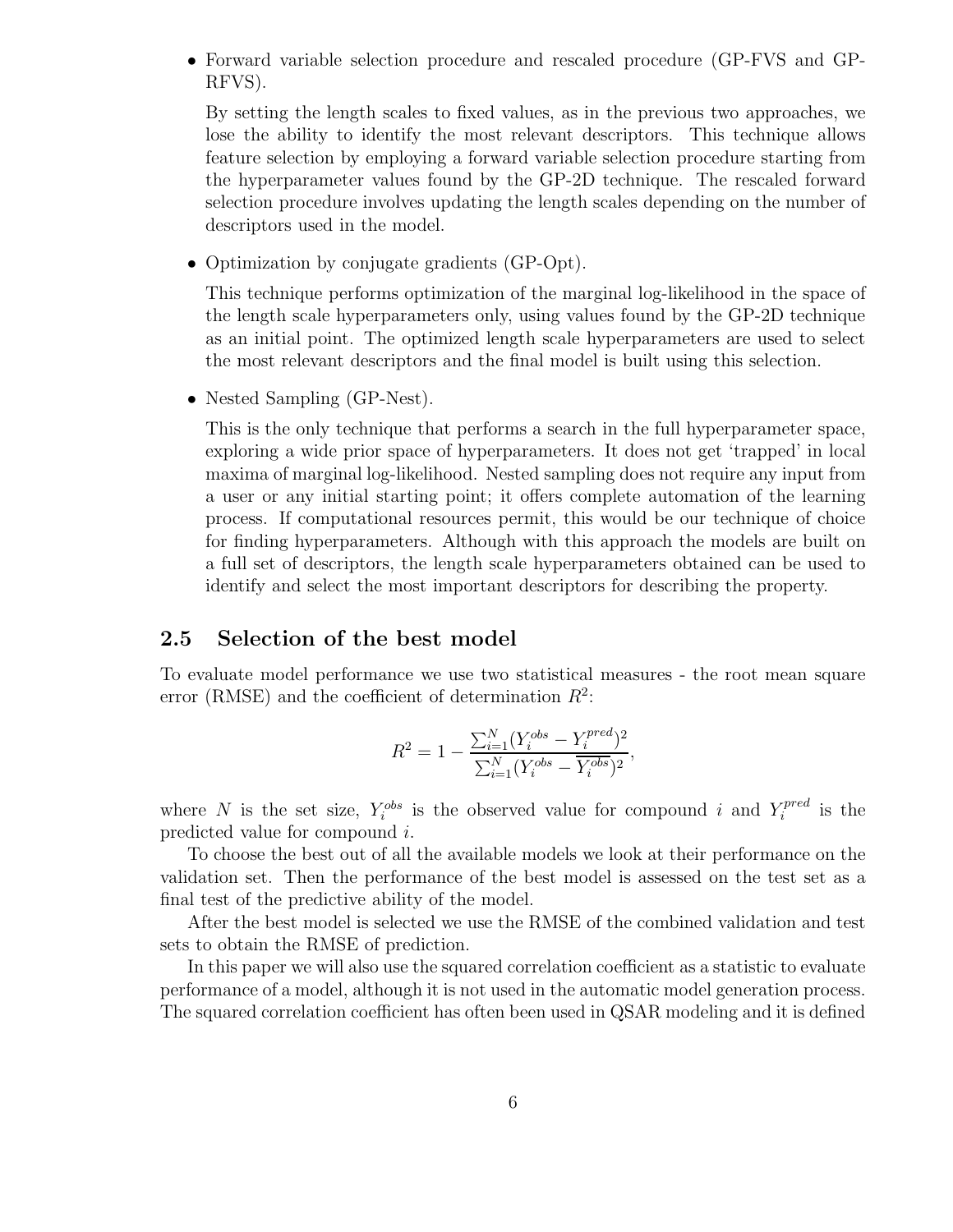as follows

$$
r_{corr}^2 = \frac{\left(\sum_{i=1}^{N} (Y_i^{obs} - \overline{Y_i^{obs}})(Y_i^{pred} - \overline{Y_i^{pred}})\right)^2}{\sum_{i=1}^{N} (Y_i^{obs} - \overline{Y_i^{obs}})^2 \sum_{i=1}^{N} (Y_i^{pred} - \overline{Y_i^{pred}})^2}.
$$

#### 2.6 Software implementation

The automatic model generation process described above is implemented in ADMEnsa Interactive<sup>1</sup>, a software package for compound design, *in silico* modeling and optimization (http://www.admensainteractive.com) and is referred to as the Auto-Modeler. The process can work at two levels; it requires only minimal input from a user, which is suitable for non-experts, but alternatively expert users can influence each stage of the process, e.g. import new descriptors (as SMARTS or imported data), use a predefined data set split or change the parameters of the automated data set split, descriptor pre-filtering or modeling techniques.

## 3 'Manually' built models

Two models that were constructed manually are used herein for comparison with the automatic model generation process. These are for blood-brain barrier penetration and aqueous solubility, expressed in terms of the logarithm of the concentration ratio between brain tissue and blood/plasma (logBB) and the logarithm of the intrinsic aqueous solubility (logS with S in  $\mu$ M), correspondingly.

In both cases, the process for building the models, from gathering model data to deploying the final model was lengthy due to the diversity of available tools and the variety of data formats and requirements necessary for using each of them. At each stage in the process, techniques for descriptor calculation, descriptor selection, data set splitting and finally model building were investigated. The methods used varied from third party modeling tools for PLS (Simca from Umetrics), rule-based regression models (Cubist from Rulequest) or unsupervised forward selection (UFS from the University of Portsmouth) to shell scripts developed in-house to calculate descriptors and run model building algorithms such as Radial Basis Functions [19]. Each tool had to be investigated and assessed to determine its value towards assisting in building the final model produced; as such we describe these models as manually built.

Here we present a summary of the processes followed to achieve both predictive models, followed by a description of additional external sets, recently obtained from the literature, that we have used to compare these models with those generated automatically.

#### 3.1 Blood-brain barrier penetration model

After rigorous quality control of the quantitative data available from the literature, 151 compounds with logBB values were gathered. The set was split randomly into training (108 structures) and internal evaluation (43 structures) sets.

A set of 157 SMARTS-based 2D descriptors was calculated using a proprietary script. The number of descriptors was then reduced using the unsupervised forward selection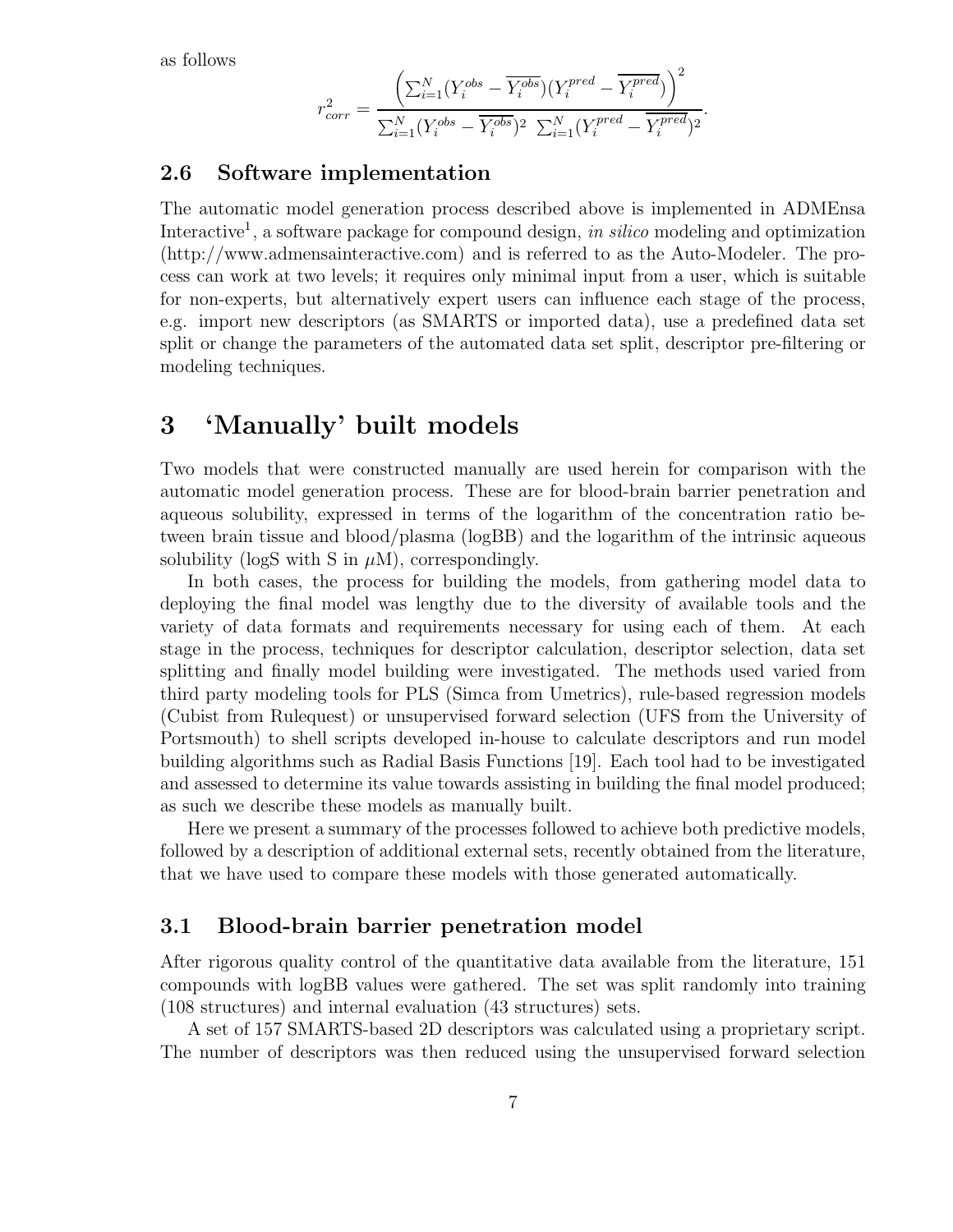program (UFS) [20] in order to minimise the possibility that chance correlations could give rise to a model. UFS removed descriptors from the training set with low variance as well as those with squared multiple correlation coefficients greater than 0.9, giving a reduced set of 64 descriptors from the initial 157 including calculated logP, descriptors relating to molecular size and shape plus those related to hydrogen bonding. All are physico-chemically relevant and are implicated in recently reviewed blood-brain barrier models [21]. The training set was investigated using various techniques including PLS, multiple linear regression (MLR), Cubist and RBF [19]. The latter, RBF, achieved the best statistical results on the test set with a model based on logP and six 2D descriptors including a flexibility index, molecular charge count and hydrogen bonding terms. The predictions for the internal evaluation set have an  $R^2$  value of 0.73 with an RMSE of 0.36 log units. Note that the evaluation set was used to select the descriptors to use in the RBF model, so it cannot be considered as a truly independent test set.

#### 3.2 Aqueous solubility model

Experimental aqueous solubility values for 20-30<sup>°</sup>C, S, in  $\mu$ M, were obtained from the Syracuse database (see [22]). A set of 3313 organic compounds meeting these criteria was extracted from the database.

These compounds were randomly separated into training and test sets. 2650 compounds, representing almost 80% of the data set, were taken as the training set. The remaining 663 compounds were used as a test set.

The initial set of 157 descriptors was reduced to 108 using the UFS program. Descriptors with standard deviations less than 0.05 and pairwise correlations exceeding 0.90 were excluded from the training and test set.

PLS, MLR, Cubist and RBF model building techniques were investigated. The RBF technique led to the best results on the test set of 663 compounds. The predictions for the test set have an  $R^2$  value of 0.82 with an RMSE of 0.79 log units.

#### 3.3 Additional external sets

Abraham et al. [23] reported literature values for the in vivo distribution of drugs from blood, plasma, or serum to rat brain for 207 compounds. A further 95 in vitro data points on volatile and inorganic compounds were also listed. Out of the total 302 compounds, 143 were unique to the Abraham set, i.e. not used when building the manual model, and could therefore be used to compare the manually and automatically built blood-brain barrier penetration models. We will refer to these 143 compounds as the 'Abraham 143' set. 92 of these compounds are non volatile and 51 are volatile. It is interesting to note that Abraham *et al.* stressed the difference between the two *in vivo* and *in vitro* sets and recommended not to mix the data for modeling purposes [23].

Similarly, 564 compounds from the Huuskonen solubility set [24] are not present in the manually built solubility model. The experimental aqueous solubility values for these compounds were measured at 20-25◦C. The compounds are mainly hydrocarbons. We will refer to these 564 compounds as the 'Huuskonen 564' set and use this set to compare the manually and automatically built aqueous solubility models.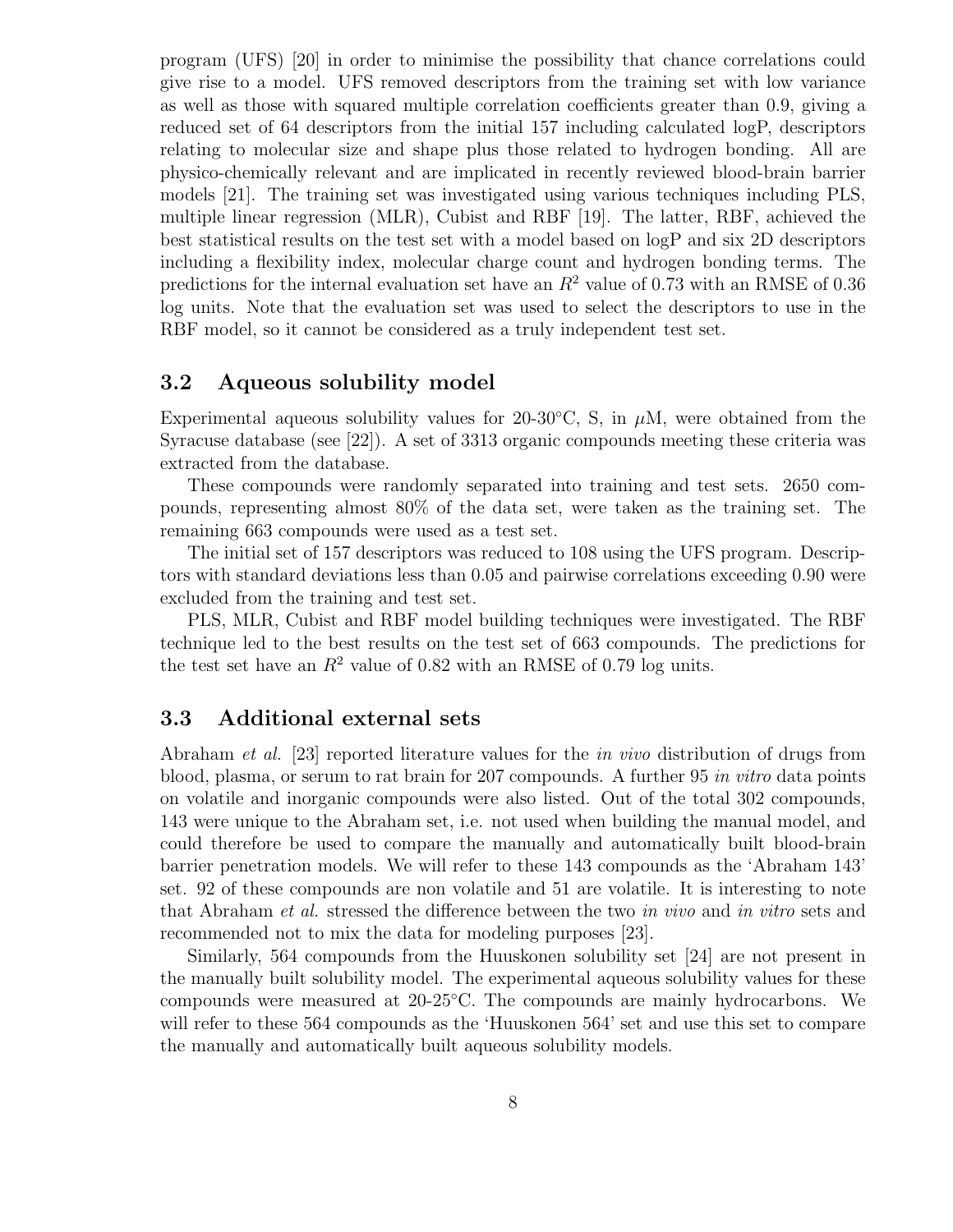# 4 Application of the automatic model generation process

In this section we describe the application of the automatic model generation process to the blood-brain barrier penetration and aqueous solubility data sets described in Sections 3.1 and 3.2 (we will refer to these as the 'original' data sets) and compare the resulting automatic models with the manual models on the additional external data sets described in 3.3.

We will also illustrate rebuilding the blood-brain barrier penetration model to include new compounds taken from the Abraham 143 set (see Section 3.3).

#### 4.1 Blood-brain barrier penetration model

The automatic model generation process was applied to the original logBB set described in Section 3.1. The full data set of 151 compounds was used as the input to the process. The results are summarized in Table 1.

The Gaussian Processes technique with nested sampling (GP-Nest) produced the best model for this data set. On the validation set, it achieved an  $R^2 = 0.721$  and an  $r_{corr}^2 =$ 0.77; on the test set  $R^2 = 0.66$  and  $r_{corr}^2 = 0.73$ ; on the combined validation and test sets  $RMSE = 0.438$ . The RMSE of prediction is higher than that of the manual model (RMSE=0.36 log units). However, a direct comparison is not possible because the manual model did not have an independent test set. Recently published models [25] have an RMSE of prediction of approximately 0.3–0.4 log units and the estimated experimental error in logBB measurements is about 0.3 log units. Figure 2 shows the graph of predicted logBB values versus observed for this model.

The results of applying the automatic blood-brain barrier penetration model and the manually built model to the additional external Abraham 143 set are shown in Table 2. Examining the  $R^2$  statistic, the performance of both models appears quite disappointing. However, this statistic is not highly relevant due to the small range of values represented by the external set (the standard deviation in  $Y$  is 0.57 log units). This is comparable with the RMSE in prediction for the models and hence a high  $R^2$  is not expected. An RMSE=0.44 log units on this set using the manual model is much higher than the RMSE of prediction for that model, which equals 0.36 log units; while the RMSE achieved on this set by the GP-Nest model is much closer to that estimated during the model building process. Therefore, the estimation of the predictive power of the automatic model is more realistic. The percentages of compounds predicted within 0.4 log units are very similar for both models (around 64%). Figure 3 shows the graph of predicted logBB values versus observed for the Abraham 143 set.

We have analyzed the compounds mispredicted by the GP-Nest model by means of a structure similarity analysis between the original logBB set and the Abraham 143 set. We have defined mispredicted compounds as those with an absolute error in prediction greater than 0.6 log units. There are 24 compounds with this level of error. None of these compounds had a Tanimoto similarity greater than 0.7 to any compound in the training set, and hence, it is not surprising that these compounds were mispredicted.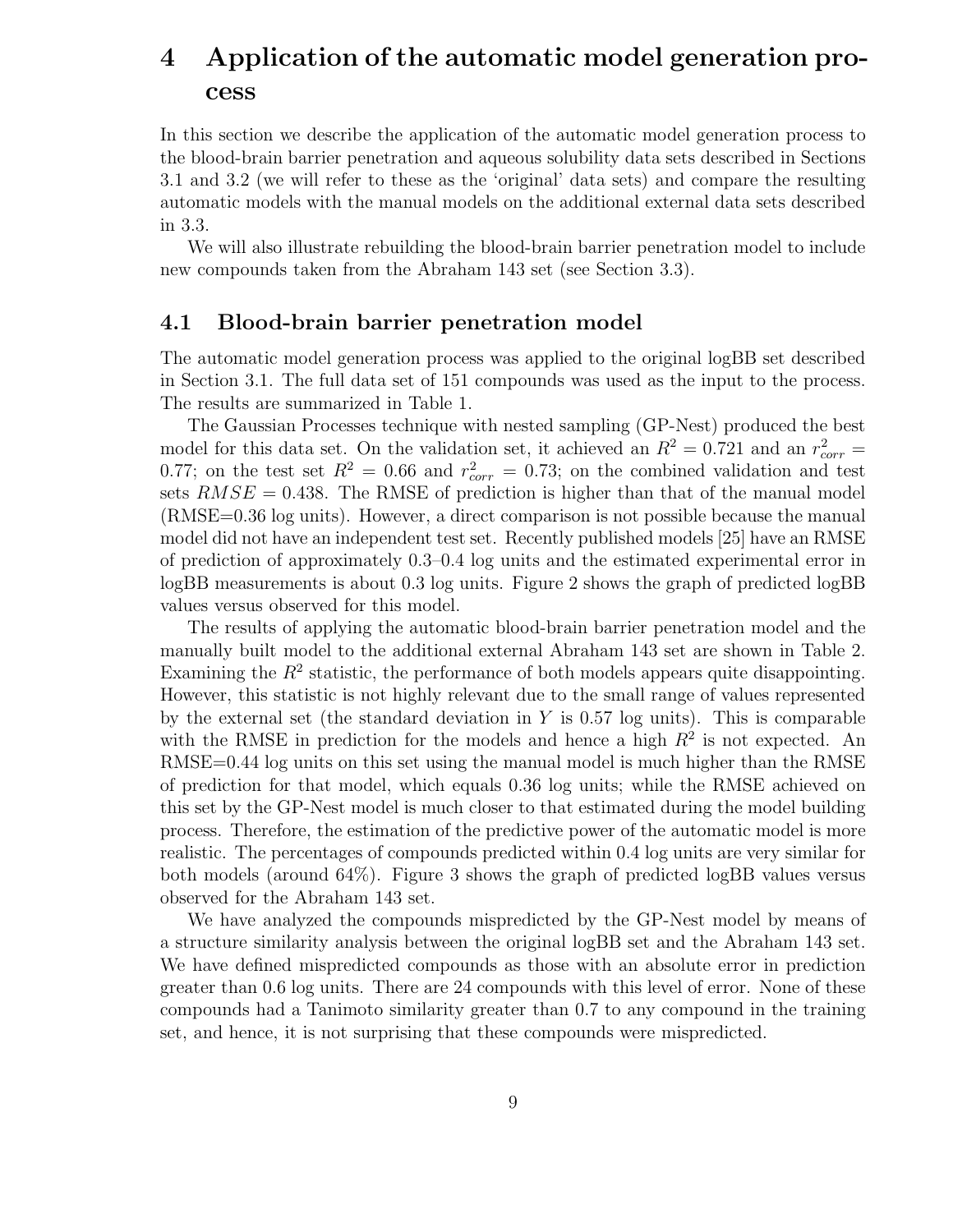Gaussian Processes methods provide us with the standard deviation in prediction, which can be used as an indicator of the domain of applicability of the model. If a compound lies far from any training set compound in the descriptor space of the model, this will be reflected by a large standard deviation reported for the prediction. We have considered the standard deviations of predictions by the GP-Nest model for the external Abraham 143 set, shown in Figure 4. Unfortunately we did not see a particular correlation between the reported standard deviation of prediction and the actual error of prediction (difference between the predicted and the observed). The most mispredicted compound had a relatively large error bar, however, many compounds were either mispredicted but had small error bars or were predicted well but had large error bars. Possible explanations for this fact are the variability of the experimental data which were collected in different labs and by different methods *(in vitro/ in vivo)*, a poor population of compounds with low blood-brain ratio in the available data and possible sources of variation not captured by the descriptors used in the model.

#### 4.2 Blood-brain barrier penetration model on new data

To illustrate the effect of rebuilding a model, we combined the original logBB set (see Section 3.1) with the Abraham 143 set (see Section 3.3) and obtained a 292-compound set which we have used to build a new logBB model. The automatic model generation process was applied and the results are given in Table 3.

The GP-2D model is the best model, achieving on the validation set an  $R^2 = 0.73$  and an  $r_{corr}^2 = 0.74$  and  $R^2 = 0.67$ ,  $r_{corr}^2 = 0.67$  on the test set. On the combined validation and test sets  $RMSE = 0.34$  which compares well with other published logBB models. The graph of predicted logBB versus observed for both the validation and test sets is given in Figure 5. The GP-2D model built on 167 descriptors and 292 compounds covers a wider chemical space than the manual model described in Section 3.1.

We have separated the 30 compounds from the validation and test sets of the GP-2D model which originated from the Abraham 143 set, then we looked at performance of the GP-2D model and the GP-Nest model (built on the original logBB set of 151 compounds, for details see Section 4.1) on these 30 compounds. The original 'automatic' GP-Nest model achieved RMSE=0.44,  $R^2 = -0.1$  and  $r_{corr}^2 = 0.23$  on these 30 compounds. However the 'rebuilt' GP-2D model achieved RMSE=0.27,  $R^2 = 0.59$  and  $r_{corr}^2 = 0.61$ , therefore the rebuilding of the model incorporating new data gave a significant improvement in prediction on these data.

#### 4.3 Aqueous solubility model

The automatic model generation process was applied to the aqueous solubility (logS) data set described in Section 3.2. Due to the large size of this set we have applied only the less computationally demanding modeling techniques. The results are given in Table 4.

The Gaussian Processes technique GP-2D produced the best model for this data set. On the validation set, it achieved  $R^2 = 0.85$  and  $r_{corr}^2 = 0.85$ , on the test set  $R^2 = 0.84$  and  $r_{corr}^2 = 0.84$ ; on the combined validation and test sets  $RMSE = 0.69$ . Its performance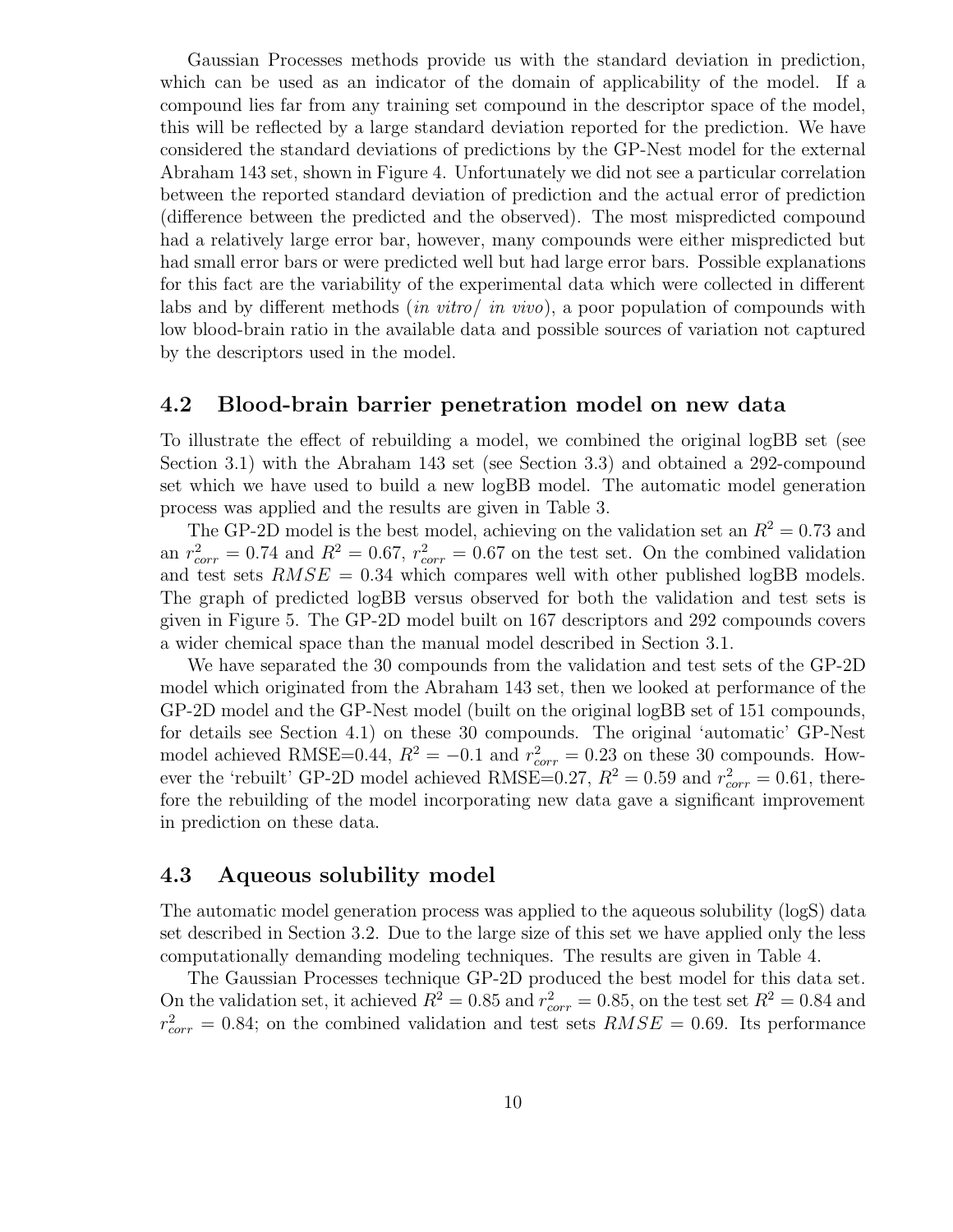compares well with the manual aqueous solubility model which has achieved  $R^2 = 0.82$ and  $RMSE = 0.79$  on the original logS 663-compounds test set.

We have tested both of these models on an additional external set of compounds, the Huuskonen 564 set. Table 5 summarizes the performance of the two aqueous solubility models on this set. The automatically built model GP-2D gives much better predictions than the manual model for the Huuskonen 564 set, with  $R^2 = 0.82$  and  $RMSE = 0.96$ .

Figure 6 shows the graph of predicted logS values versus observed for the Huuskonen 564 set. It is apparent from Figure 6(b) that the descriptors needed to explain compounds with low logS ( $\log S < 0$ ) are missing in the manual model, which was built on fewer descriptors (108 descriptors). The compounds with low logS are mainly hydrocarbons and were absent in the original aqueous solubility data set (see Section 3.2).

# 5 Conclusions

We have described an automatic model generation process for QSAR modeling and applied it to build blood-brain barrier penetration and aqueous solubility models. These represent two types of data set commonly encountered when building ADME QSAR models, a relatively small set of in vivo data and a large set of physico-chemical data. We have demonstrated that the automatic model generation process can effectively produce models which compare well with models built manually by computational chemists by testing them on external data sets. In the first model, of blood-brain barrier penetration, it can be seen that the automatically built model reports a slightly higher but comparable RMSE to the original manual model. In the second example, modeling aqueous solubility, the automatically built model reports a lower RMSE than the manual model.

We have also used the automatic model generation process to build a new bloodbrain barrier penetration model, on combined original logBB data and the Abraham 143 set. It has achieved  $R^2 = 0.73$  on the validation set and  $R^2 = 0.67$  on the test set and  $RMSE = 0.34$  on combined validation and test set which compares well with existing logBB models. Furthermore this demonstrated that rebuilding a model using a sub-set of a new data set provided a significant improvement in prediction for previously poorly predicted compounds.

We have demonstrated that the performance of the automatic model generation process is robust and comparable to manual model building. Additionally, it is much quicker than manual modeling and can be applied by non-experts.

#### Notes

<sup>1</sup> ADMEnsa Interactive<sup>TM</sup>, Auto-Modeler<sup>TM</sup> are trademarks of Galapagos NV and/or its affiliates.

## References

[1] Cartmell, J., Enoch, S., Krstajic, D. and Leahy, D.E., J. Comput. Aid. Mol. Des., 19 (2005) 821.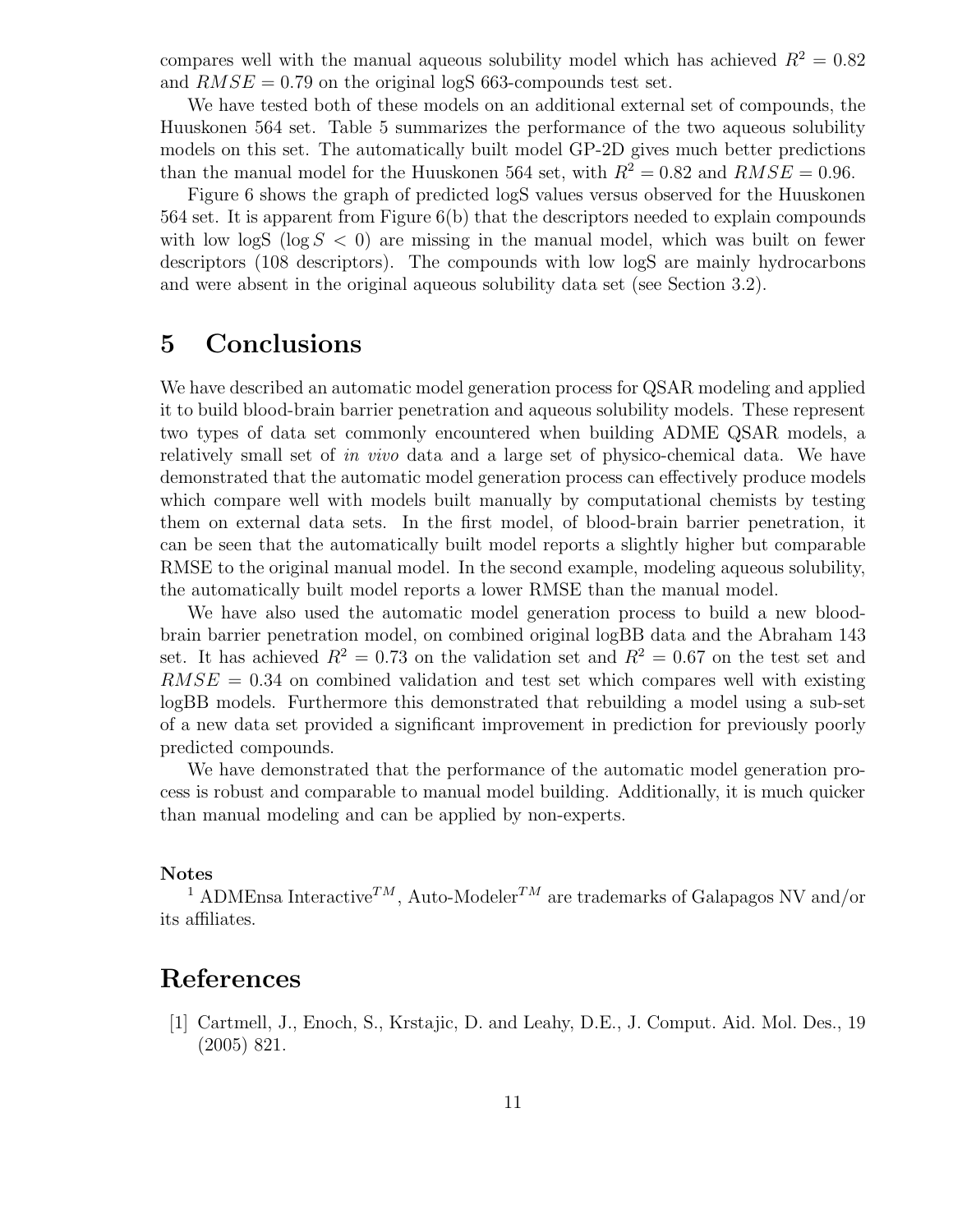- [2] Zhang, S., Golbraikh, A., Oloff, S., Kohn, H. and Tropsha, A., J. Chem. Inf. Model., 46 (2006) 1984.
- [3] Winkler, D.A. and Burden, F.R., J. Mol. Graph. Model., 22 (2004) 499.
- [4] Tetko, I.V., J. Chem. Inf. Comput. Sci., 42(2002) 717.
- [5] Burden, F.R., J. Chem. Inf. Comput. Sci., 41 (2001) 830.
- [6] Obrezanova, O., Cs´anyi, G., Gola, J.M.R. and Segall, M.D., J. Chem. Inf. Model., 47 (2007) 1847.
- [7] Schwaighofer, A., Schroeter, T., Mika, S., Laub, J., Laak, A.T., Sulzle, D., Ganzer, U., Heinrich, N. and Muller, K.R., J. Chem. Inf. Model., 47 (2007) 407.
- [8] Daylight Chemical Information Systems, Inc., SMARTS Tutorial. Retrieved from http://www.daylight.com/dayhtml tutorials/languages/smarts/index.html 16/10/2007.
- [9] Ertl, P., Rhodes, B. and Selzer, P., J. Med. Chem., 43 (2000) 3714.
- [10] Abraham, M.H. and McGowan, J.C., Chromatographia, 23 (1987) 243.
- [11] Butina, D., J. Chem. Inf. Comput. Sci., 39 (1999) 747.
- [12] Livingstone, D. Data Analysis for Chemists, Oxford University Press, Oxford, UK, 1995.
- [13] Wold, S., Sjöström, M. and Eriksson, L., In Schleyer, P.von R., Allinger, N.L., Clark,T., Gasteiger, J., Kollman, P., Schaefer III, H.F. and Schreiner, P.R. (Eds.), The Encyclopedia of Computational Chemistry, Volume 3, Wiley, Chichester, UK, 1998, 2006–2022.
- [14] Enot, D., Gautier, R. and Le Marouille, J., SAR QSAR Environ. Res., 12 (2001), 461.
- [15] Tino, P., Nabney, I.T., Williams, B.S., Losel, J. and Sun, Y., J. Chem. Inf. Comput. Sci., 44 (2004) 1647.
- [16] Schroeter, T., Schwaighofer, A., Mika, S., Laak, A.T., Sulzle, D., Ganzer, U., Heinrich, N. and Muller, K.R., J. Comput. Aided Mol. Des., (2007), online publication ahead of print, DOI 10.1007/s10822-007-9125-z.
- [17] MacKay, D.J.C. Information Theory, Inference, and Learning Algorithms, Cambridge University Press, Cambridge, UK, 2003.
- [18] Rasmussen, C.E. and Williams, C.K.I. Gaussian Processes for Machine Learning, The MIT Press, Cambridge, Massachusetts, 2006.
- [19] Buhman, M.D., Radial Basis Functions: Theory and Implementations, Cambridge University Press, Cambridge, UK, 2003.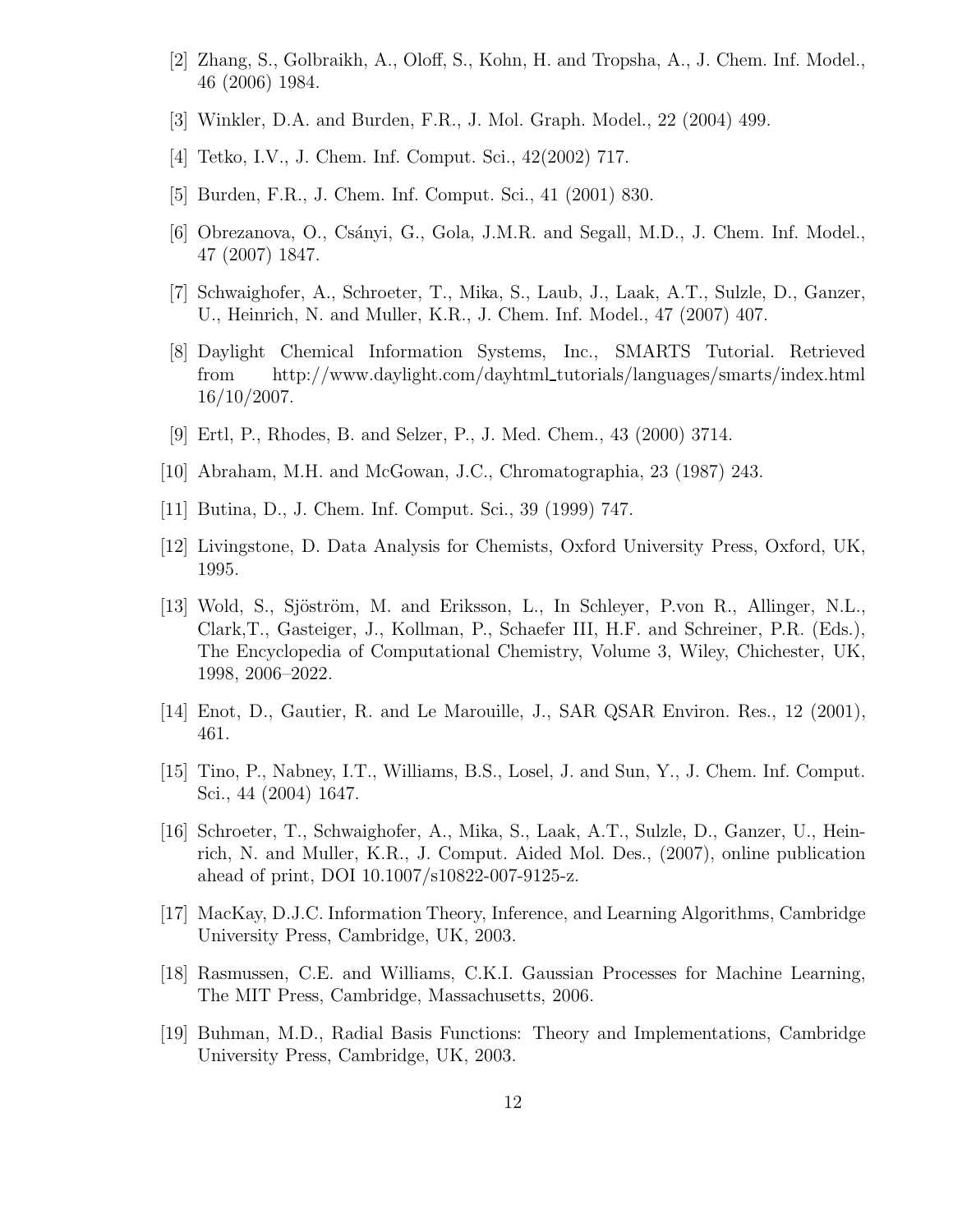- [20] Whitley, D.C., Ford, M.G. and Livingstone, D.J., J. Chem. Inf. Comput. Sci., 40 (2000) 1160.
- [21] Clark, D.E., In Doherty, A.M. (Ed.), Annual Reports in Medicinal Chemistry, Volume 40, Elsevier Academic Press, San Diego, CA, 2005, pp.403-415.
- [22] Butina, D. and Gola, J.R.M., J. Chem. Inf. Comput. Sci., 43 (2003) 837.
- [23] Abraham, M.H., Ibrahim, A., Zhao, Y. and Acree, W.E. Jr., J. Pharm. Sci., 95 (2006) 2091.
- [24] Huuskonen, J., J. Chem. Inf. Comput. Sci., 40 (2000) 773.
- [25] Rose, K., Hall, L.H. and Kier, L.B., J. Chem. Inf. Comput. Sci., 42 (2002) 651.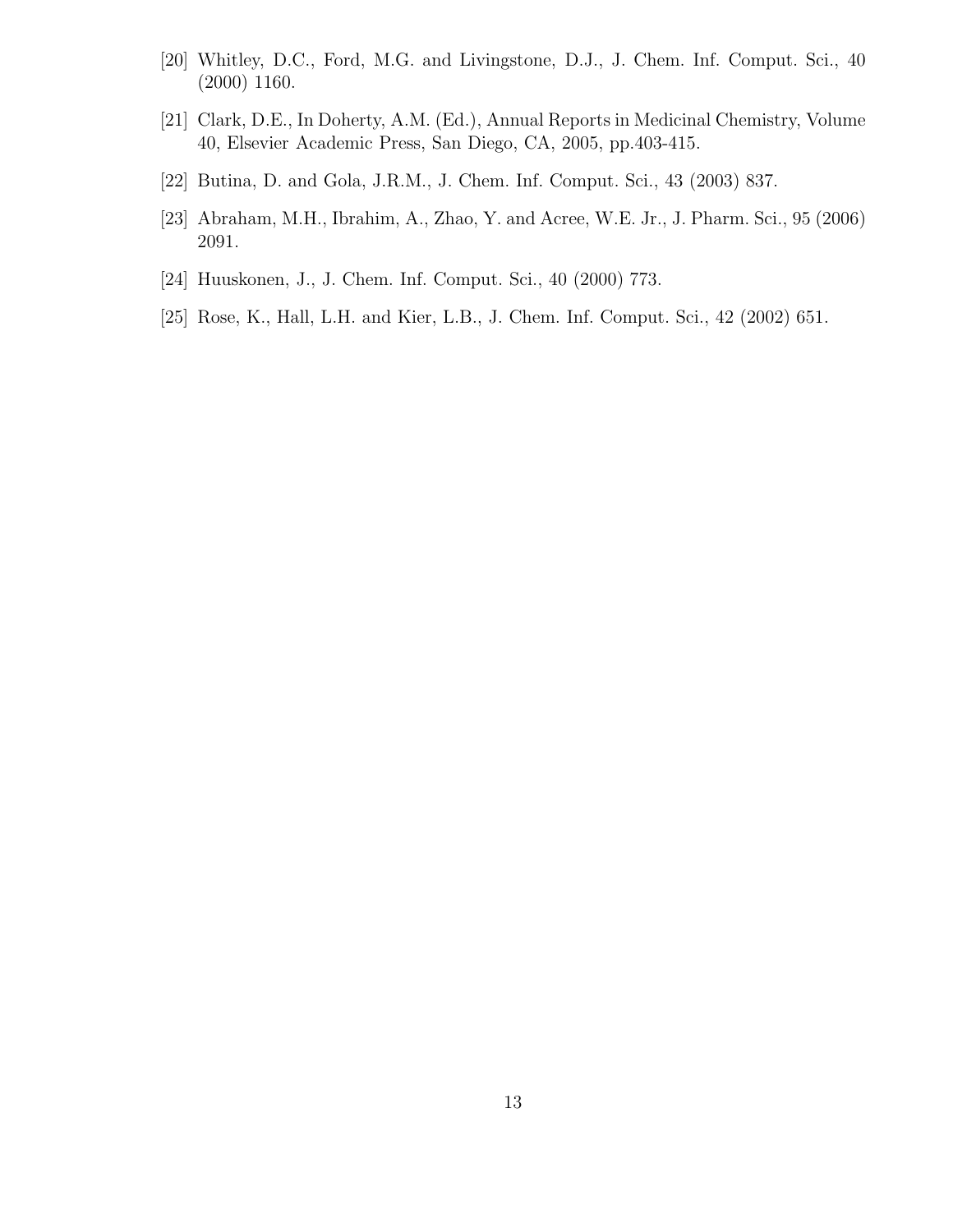

Figure 1: Graphical illustration to Gaussian Processes inference. Graph (a) shows five functions drawn from the prior distribution. Graph (b) shows four samples drawn from the posterior distribution (dashed lines) and a mean of posterior distribution (solid line). In both plots the regions between dotted lines denote twice the standard deviation at each input value. In this example, it is assumed that there is no uncertainty in the observed data.



Figure 2: Model of blood-brain barrier penetration obtained by the GP-Nest technique. Predicted logBB values versus observed for compounds in the training set (shown by circles) and the compounds in the validation and test sets (shown by stars). The line of unity  $(y = x)$  is shown for comparison.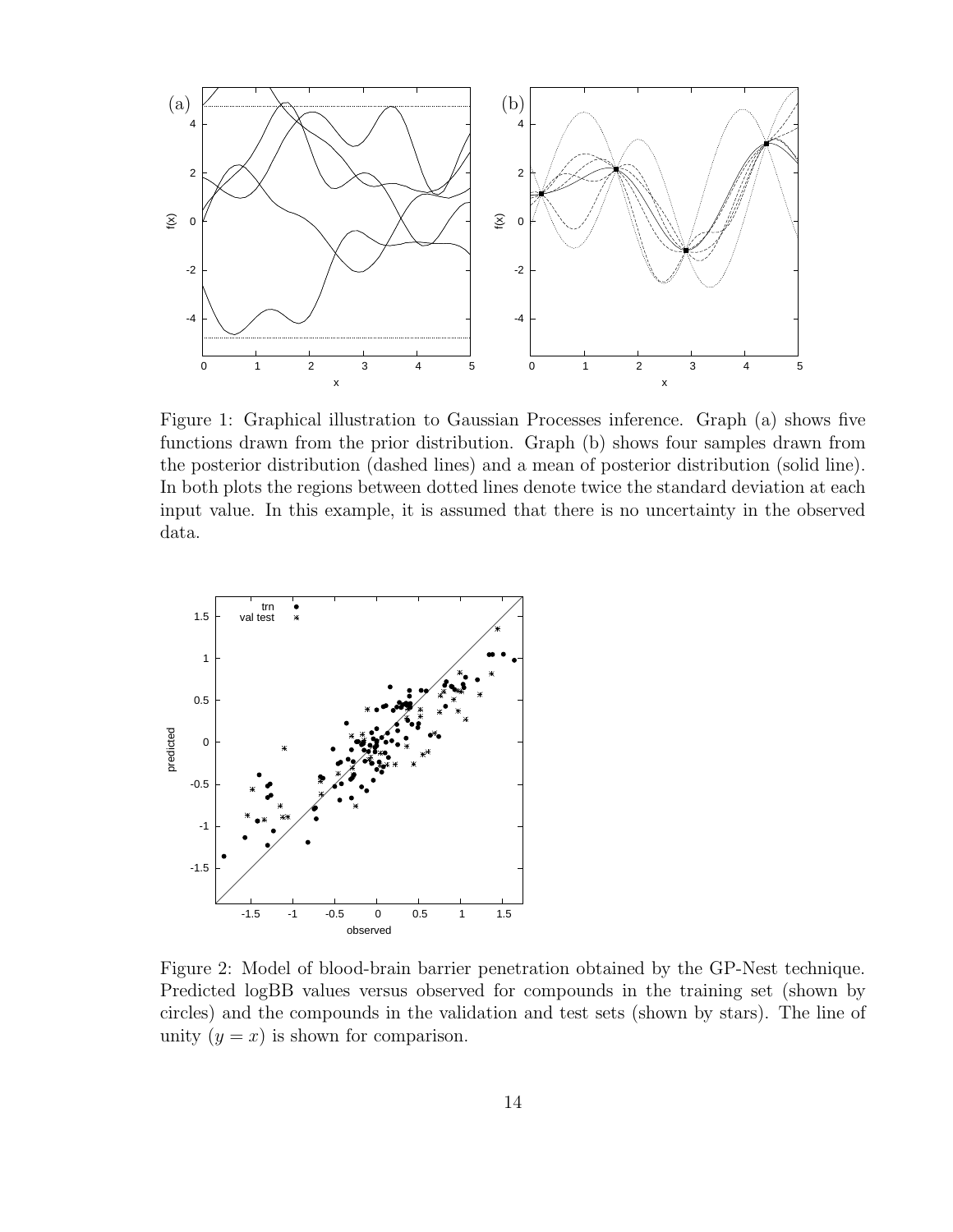

Figure 3: Predicted logBB values versus observed for the Abraham 143 set. Dashed lines represent the 1-RMSE interval for each model, dotted lines represent the 2-RMSE interval. The line of unity  $(y = x)$  is shown as a solid line for comparison. (a) Prediction by the GP-Nest model build by the automatic model generation process (RMSE=0.44). (b) Prediction by the manual model (RMSE=0.36).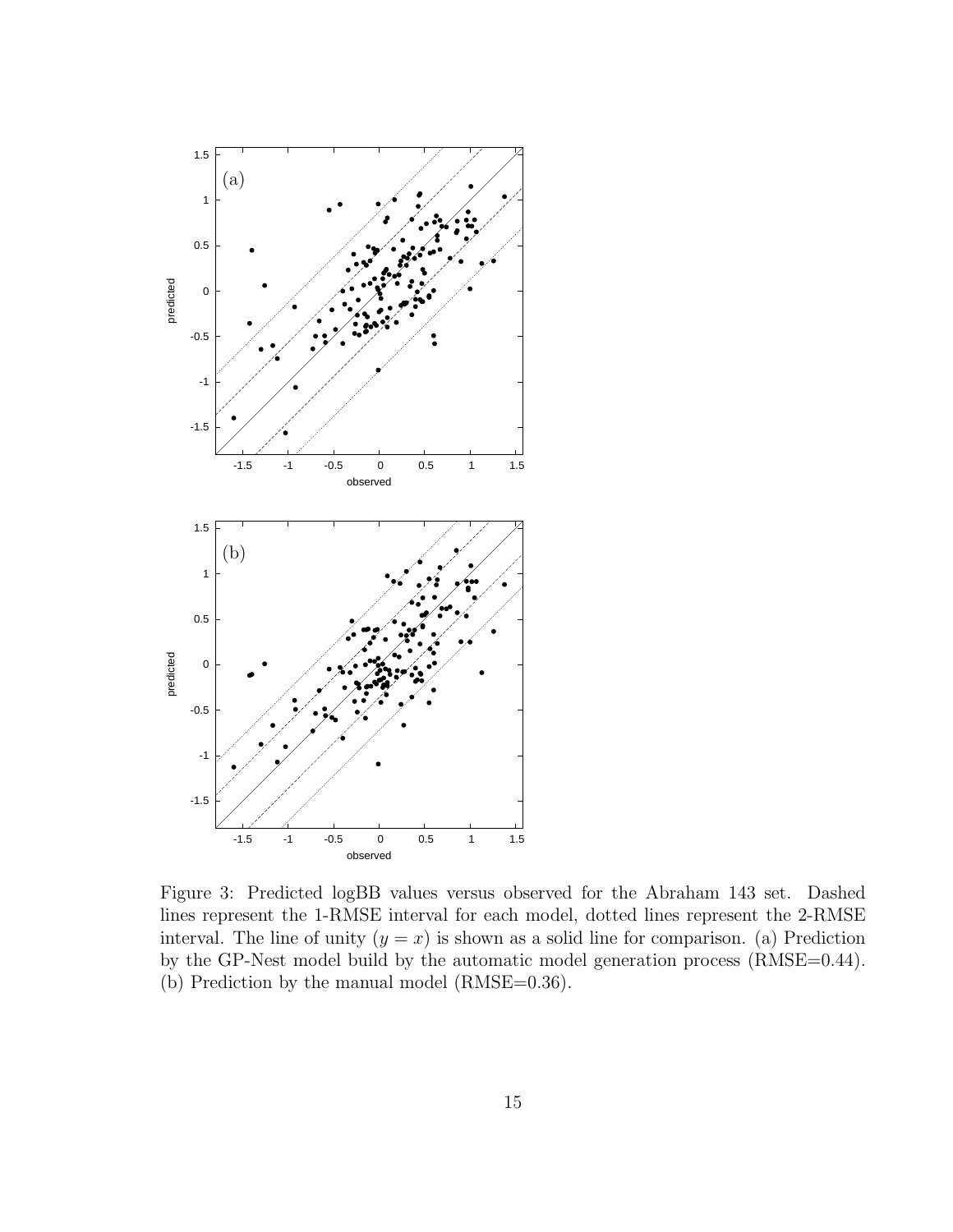

Figure 4: Predicted logBB values versus observed for the Abraham 143 set with error bars. Predictions are made by the GP-Nest model. The error bars do not include the contribution of the noise term, which is constant. The line of unity  $(y = x)$  is shown for comparison.



Figure 5: Blood-brain barrier penetration model built on 292-compound data set by the GP-2D technique. Predicted logBB values versus observed for validation (shown by circles) and test sets (shown by stars). The line of unity  $(y = x)$  is shown for comparison.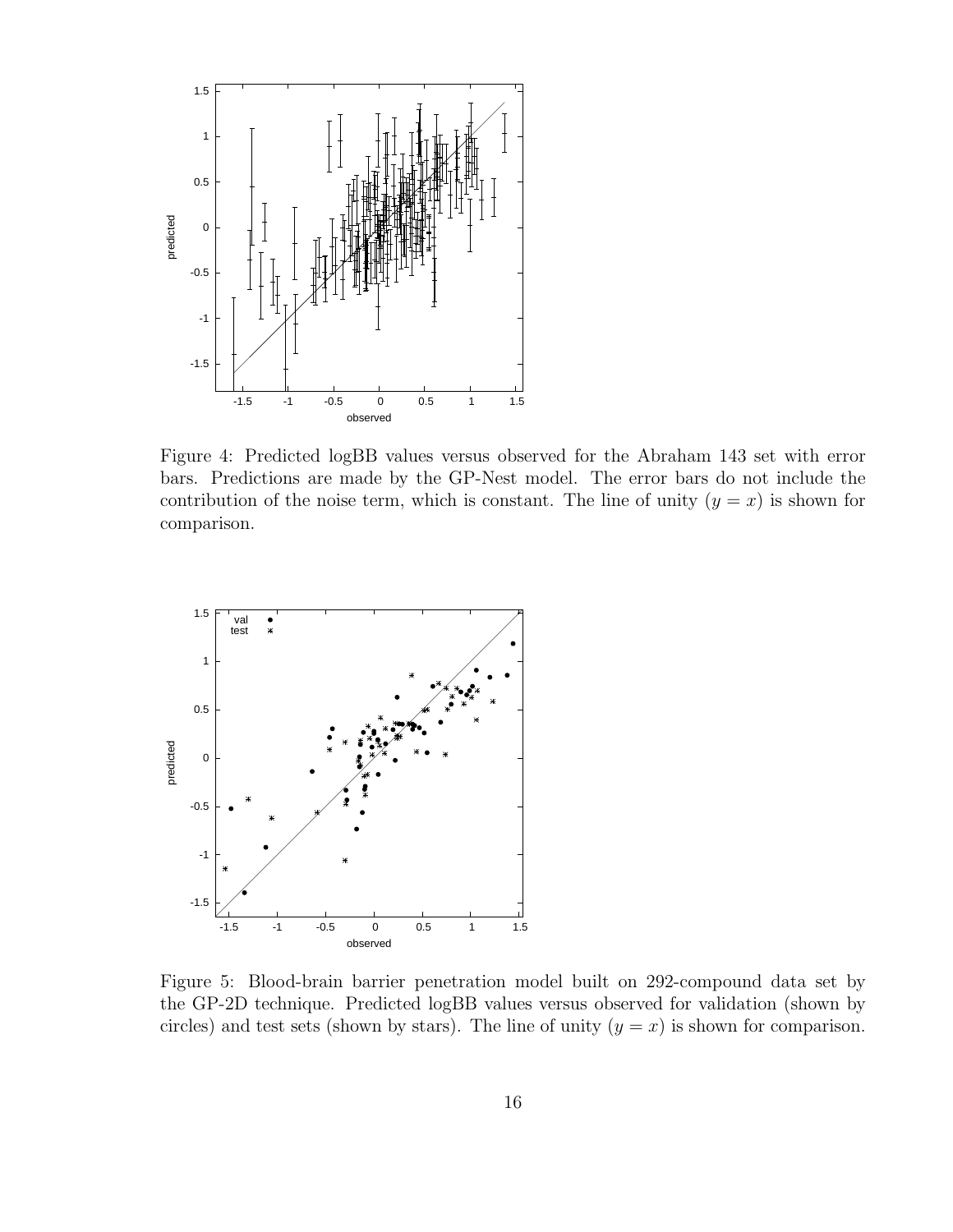

Figure 6: Predicted logS (S in  $\mu$ M) values versus observed for the Huuskonen 564 set. Dashed lines represent 0.7 log units interval, dotted lines represent 1.4 log units interval. The line of unity  $(y = x)$  is shown as a solid line for comparison. (a) Prediction by the GP-2D model build by the automatic model generation process. (b) Prediction by the manual logS model.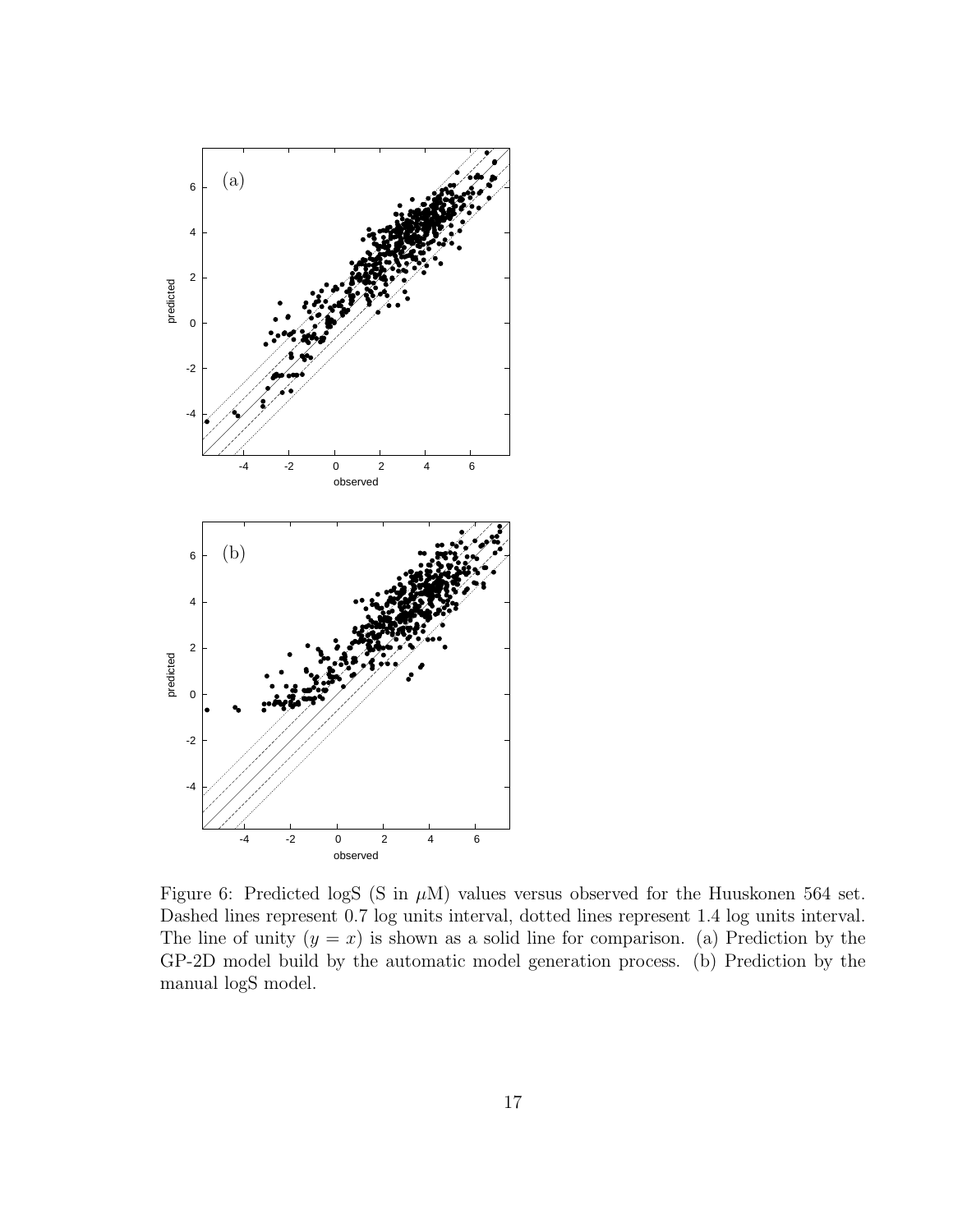| Table 1: Modeling blood-brain barrier penetration |              |            |             |       |             |          |      |
|---------------------------------------------------|--------------|------------|-------------|-------|-------------|----------|------|
| method                                            | desc.        | <b>TRN</b> |             | VAL   |             | $TEST^a$ |      |
|                                                   |              | $R^2$      | <b>RMSE</b> | $R^2$ | <b>RMSE</b> | $R^2$    | RMSE |
| <b>PLS</b>                                        | $162(1)^{b}$ | 0.50       | 0.48        | 0.55  | 0.48        | 0.53     | 0.58 |
| GP-Fixed                                          | 162          | 0.76       | 0.33        | 0.71  | 0.38        | 0.65     | 0.50 |
| $GP-2D$                                           | 162          | 0.77       | 0.33        | 0.72  | 0.38        | 0.66     | 0.50 |
| GP-FVS                                            | 53           | 0.73       | 0.36        | 0.69  | 0.40        | 0.64     | 0.51 |
| <b>GP-RFVS</b>                                    | 20           | 0.79       | 0.31        | 0.70  | 0.39        | 0.66     | 0.50 |
| $GP-Opt$                                          | 16           | 0.81       | 0.30        | 0.63  | 0.43        | 0.62     | 0.52 |
| <b>GP-Nest</b>                                    | 162          | 0.79       | 0.32        | 0.72  | 0.38        | 0.66     | 0.49 |

<sup>a</sup> Training set 106 compounds, validation set 23 compounds, test set 22 compounds.

 $\overline{b}$  Number of PLS components in brackets.

Table 2: Predictive ability of two blood-brain barrier penetration models based on the Abraham 143 set

|                | RMSE % compounds predicted within |                                                                     |                      |                                |
|----------------|-----------------------------------|---------------------------------------------------------------------|----------------------|--------------------------------|
|                |                                   | model pred <sup>a</sup> $\pm 0.4$ log unit $\pm 0.8$ log unit $R^2$ |                      | $r_{corr}^2$ RMSE <sup>b</sup> |
| manual 0.36    | 62.9                              | 93.0                                                                | $0.39$ $0.44$ $0.44$ |                                |
| $GP-Next$ 0.44 | - 63.6                            | 90.9                                                                | $0.27$ $0.36$ $0.49$ |                                |

<sup>a</sup> RMSE of prediction for the model obtained on an original test (and validation) set.

 $\overrightarrow{b}$  RMSE for the Abraham 143 set.

Table 3: Modeling logBB on combined original data and the Abraham 143 set, 292 compound set.

| method         | desc.  |             | TRN         |       | VAL  |       | $TEST^a$    |
|----------------|--------|-------------|-------------|-------|------|-------|-------------|
|                |        | $R^2$       | <b>RMSE</b> | $R^2$ | RMSE | $R^2$ | <b>RMSE</b> |
| PLS            | 167(2) | $0.57$ 0.43 |             | 0.57  | 0.42 | 0.55  | 0.40        |
| GP-Fixed       | 167    | 0.77        | 0.31        | 0.72  | 0.34 | 0.66  | 0.35        |
| $GP-2D$        | 167    | 0.80        | 0.29        | 0.73  | 0.33 | 0.67  | 0.35        |
| GP-FVS         | 47     | 0.74        | 0.33        | 0.68  | 0.36 | 0.62  | 0.37        |
| <b>GP-RFVS</b> | 42     | 0.80        | 0.29        | 0.73  | 0.34 | 0.63  | 0.37        |
| $GP-Opt$       | 29     | 0.81        | 0.28        | 0.68  | 0.37 | 0.65  | 0.36        |
| GP-Nest        | 167    | 0.79        | 0.30        | 0.73  | 0.33 | 0.64  | 0.36        |

<sup>a</sup> Training set 205 compounds, validation set 44 compounds, test set 43 compounds.

 $\real^b$  Number of PLS components in brackets.